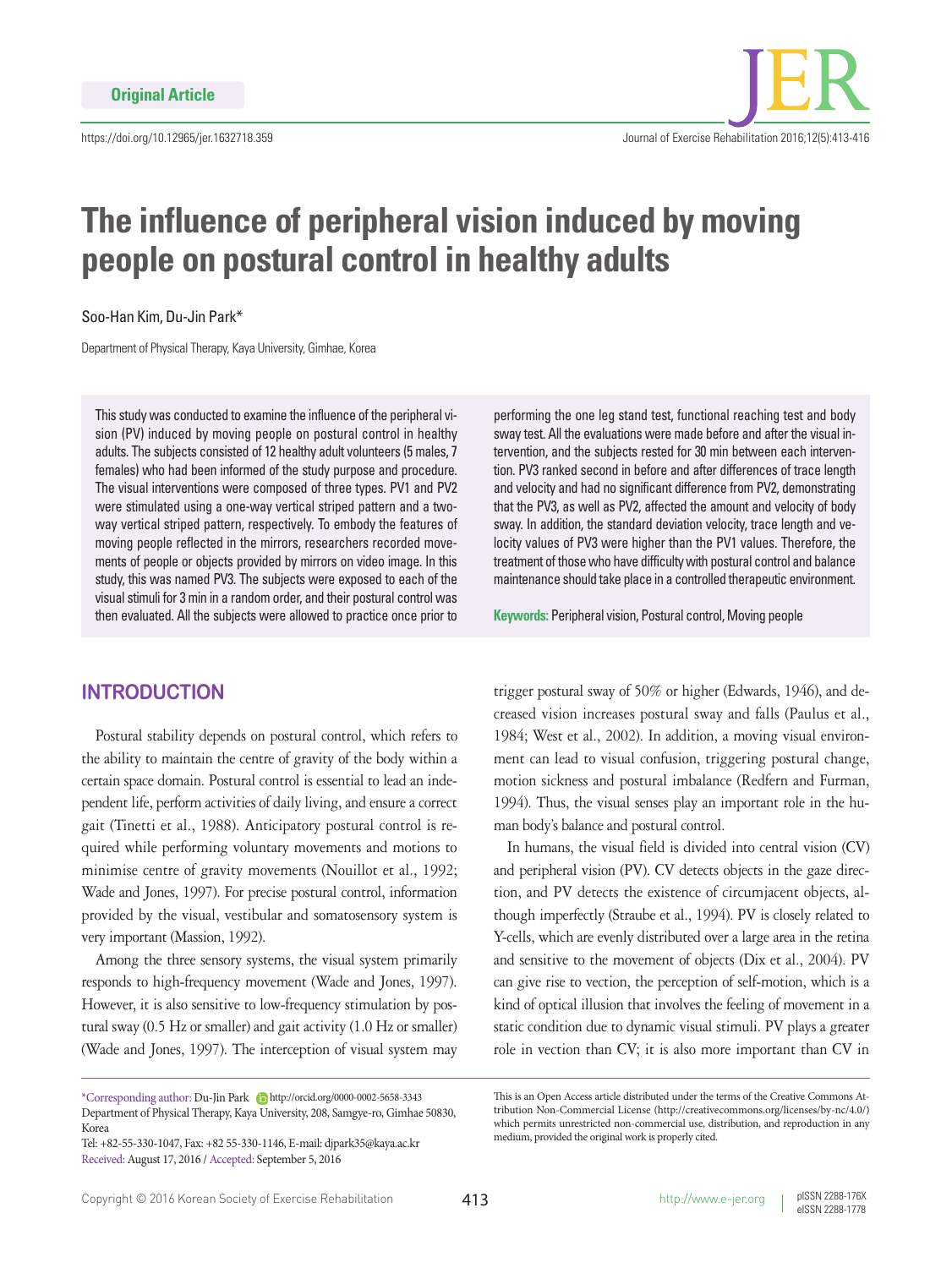sensing the movement of objects and postural sway (Andersen and Braunstein, 1985; Delorme and Martin, 1986; Dix et al., 2004).

A previous PV visual stimulation study reported that a vertical striped pattern greatly affected postural changes (Kim et al., 1996). More recent research reported that a two-way vertical striped pattern had a greater impact on postural changes and PV and CV than a one-way vertical striped pattern, with the greatest postural sway detected with the two-way vertical striped pattern (Park, 2016). As stimulation of the PV is closely related to postural control and sway, those who have problems with PV have problems with postural control.

The walls of many rehabilitation treatment rooms in Korea are covered in mirrors. However, this type of environment may not be suitable for the treatment of individuals who have difficulty with postural control and perception, as the reflected movements of people or objects stimulate the PV, thereby increasing postural sway. Accordingly, this study was conducted to examine the influence of the PV induced by moving people on postural control in healthy adults.

## **MATERIALS AND METHODS**

#### **Subjects**

The subjects in this study were five young males and seven young females who listened to the purpose and procedure of the experiment and voluntarily consented to participate in the study. The average ages, weights, heights and body mass indexes of the subjects were  $22.08 \pm 3.87$  years,  $55.50 \pm 10.06$  kg,  $167.33 \pm 8.22$ cm, and  $19.72 \pm 2.64$  kg/m<sup>2</sup>, respectively. Individuals who took drugs that could affect postural control or who had a disease that could influence vision and postural control were excluded from the experiment. Ethical approval was granted by Kaya University Institutional Review Board.

#### **Visual interventions and methods**

The visual interventions were composed of three types (Fig. 1). PV1 and PV2 were stimulated using a one-way vertical striped



**Fig. 1.** The visual interventions using peripheral vision variations. PV, peripher-

pattern and a two-way vertical striped pattern, respectively. To embody the features of moving people reflected in the mirrors, researchers recorded movements of people or objects provided by mirrors on video image. In this study, this was named PV3. All the subjects put on equipment that controlled each of PV stimulations. They then received the visual interventions while standing 5 m away from the screen. They were exposed to each of the visual stimuli for 3 min in a random order, and their postural control was then evaluated.

In this study, the subjects performed one leg stand test (OLS). During the OLS, the subjects had to maintain their balance as best they could by supporting their body with the dominant leg, with their eyes open (OLSO) and closed (OLSC). The maximal duration of the OLS was 30 sec. The subjects' dynamic balance ability was assessed using a functional reaching test (FRT). In addition, body sway was evaluated. To analyse body sway, the BIO-Rescue (RM Ingeierie, Rodez, France) device was used. All the subjects were allowed to practice once prior to performing the OLS, FRT and body sway test. All the evaluations were made before and after the visual interventions, and the subjects rested for 30 min between each intervention.

#### **Statistical analysis**

To examine the influences of PV induced moving people on postural control in healthy adults, one-way repeated analysis of variance was used. As a *post hoc* test, the Bonferroni correction was utilized, and the significance level was set at  $\alpha$  = 0.05. The collected data were analysed using IBM SPSS ver. 18.0 (IBM Co., Armonk, NY, USA).

#### **RESULTS**

With the eyes open and closed, there was no significant difference among the visual interventions in OLS and FRT (Table 1). There was a significant difference among the visual interventions in the trace length (TL; Fig. 2) and velocity (Fig. 3), with the greatest increase in PV2 (Table 2). The standard deviation velocity (SDV) of PV1 and PV2 was significantly different (Fig. 4). There was also a significant difference in the SDV between PV1 and PV2 and between PV1 and PV3 (Table 2).

## **DISCUSSION**

PV has a greater effect on body balance than CV. Many studies reported that visual stimulations involving PV in balance training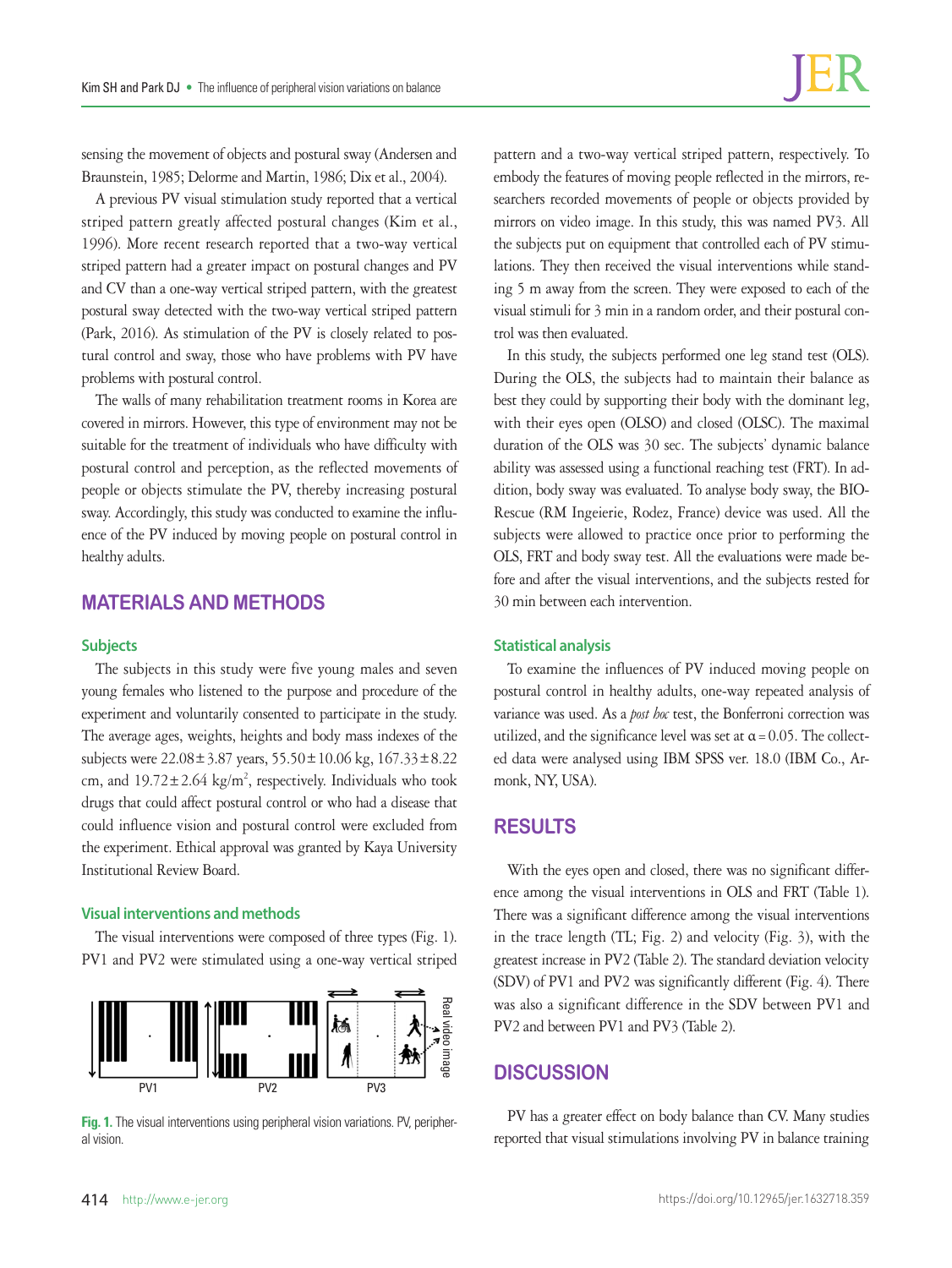| Variable      | PV <sub>1</sub> | PV <sub>2</sub>  | PV3             | F     |
|---------------|-----------------|------------------|-----------------|-------|
| FRT (cm)      |                 |                  |                 |       |
| <b>Before</b> | 89 16 + 5 54    | $8916 + 554$     | 89 16 + 5 54    |       |
| After         | 84.85±4.68      | $84.98 \pm 4.67$ | $86.83 + 5.22$  |       |
| Difference    | $-4.31 \pm .93$ | -4 18 + 3 74     | $-2.33 + 2.31$  | 2.265 |
| OLSO (sec)    |                 |                  |                 |       |
| <b>Before</b> | $2960+140$      | $2960+140$       | $2960 + 140$    |       |
| After         | $2917 + 288$    | $2945+142$       | $29.93 + 0.23$  |       |
| Difference    | $-0.43 + 1.49$  | $-0.15 \pm 0.54$ | $0.34 \pm 1.44$ | 0.806 |
| OLSC (sec)    |                 |                  |                 |       |
| <b>Before</b> | $21.84 + 6.60$  | $21.84 + 6.60$   | $21.84 + 6.60$  |       |
| After         | 20 24 + 6 65    | $19.49 + 7.38$   | $21.18 + 6.99$  |       |
| Difference    | $-1.60 + 7.52$  | $-2.35 + 7.46$   | $-0.67 + 2.75$  | 0.441 |

**Table 1.** Effects of the visual interventions in the FRT, OLSO, and OLSC

Values are presented as mean± standard deviation.

FRT, functional reaching test; OLSO, one leg standing with open eyes; OLSC, one leg standing with closed eyes; PV, peripheral vision.







**Fig. 3.** Effects of the visual interventions on the velocity. PV, peripheral vision.

were more useful in diverse rehabilitation areas than visual stimulations involving CV (Kim et al., 1996; Park, 2016). Recent research suggested that the movements of people close by in a space surrounded by mirrors could have adverse effects on subjects receiving treatment for postural control (Park, 2016). Accordingly, this study aimed to examine how the PV3 shown by mirrors affected postural control.

In previous research (Park, 2016), there was no significant dif-

**Table 2.** Effects of the visual interventions on the amount of body sway

| Variable           | PV <sub>1</sub>                | PV <sub>2</sub>              | PV3                      | F      |
|--------------------|--------------------------------|------------------------------|--------------------------|--------|
| $TL^*$ (mm)        |                                |                              |                          |        |
| <b>Refore</b>      | 509 44 + 98 27                 | 509 44 + 98 27               | $509.44 \pm 98.27$       |        |
| After              | 651 31 + 129 51                | 713.89 ± 119.71              | 673 74 + 124 69          |        |
| Difference         | $141.87 + 60.53$ <sup>a)</sup> | $20444 + 2771$ <sup>b)</sup> | $164.30 \pm 52.99^{a,b}$ | 10.368 |
| SDV* (mm/sec)      |                                |                              |                          |        |
| <b>Before</b>      | $471 + 128$                    | $471 + 128$                  | $471 + 178$              |        |
| After              | $6.38 \pm 1.67$                | $7.27 \pm 1.38$              | $7.09 \pm 1.05$          |        |
| <b>Difference</b>  | $1.67 \pm 0.80$ <sup>a)</sup>  | $2.56 \pm 0.76^{b}$          | $2.38 \pm 0.49^{\circ}$  | 7.355  |
| Velocity* (mm/sec) |                                |                              |                          |        |
| Before             | $849 + 164$                    | $849+164$                    | $849+164$                |        |
| After              | $10.99 + 2.31$                 | $11.92 + 2.16$               | $11.50 + 2.10$           |        |
| <b>Difference</b>  | $2.51 \pm 1.11^{a}$            | $3.43 \pm 0.85^{\circ}$      | $3.01 \pm 1.10^{a,b}$    | 5.318  |

TL, trace length; SDV, standard deviation velocity; PV, peripheral vision.

a,b)Values within a row with different superscripts are significantly different (*P*< 0.05).

\*Significant difference between conditions.



**Fig. 4.** Effects of the visual interventions on the standard deviation velocity

ference between a one-way linear pattern and two-way linear pattern using PV in FRT and OLSC. In the present study, there was no significant difference between the two PV patterns recorded during the FRT, OLSO, and OLSC. This finding supports the results of previous research, which found no significant difference between a one-way linear pattern and two-way linear pattern using PV in FRT and OLSC. In addition, there was no significant difference among the three PV patterns. As the PV3 is a visual intervention based on PV, the PV3 likely had a similar effect on the two PV patterns and the FRT, OLSO, and OLSC.

In the present study, the TL was the length of the centre of pressure (COP) line, and the velocity was the average speed of the COP. In this study, the TL and velocity values of PV2 were significantly greater than those of PV1. This means that the two-way linear pattern had a greater effect than the one-way linear pattern on the amount and speed of body sway. In addition, PV3 ranked second in before and after differences of TL and velocity and had no significant difference from PV2, demonstrating that the PV3,